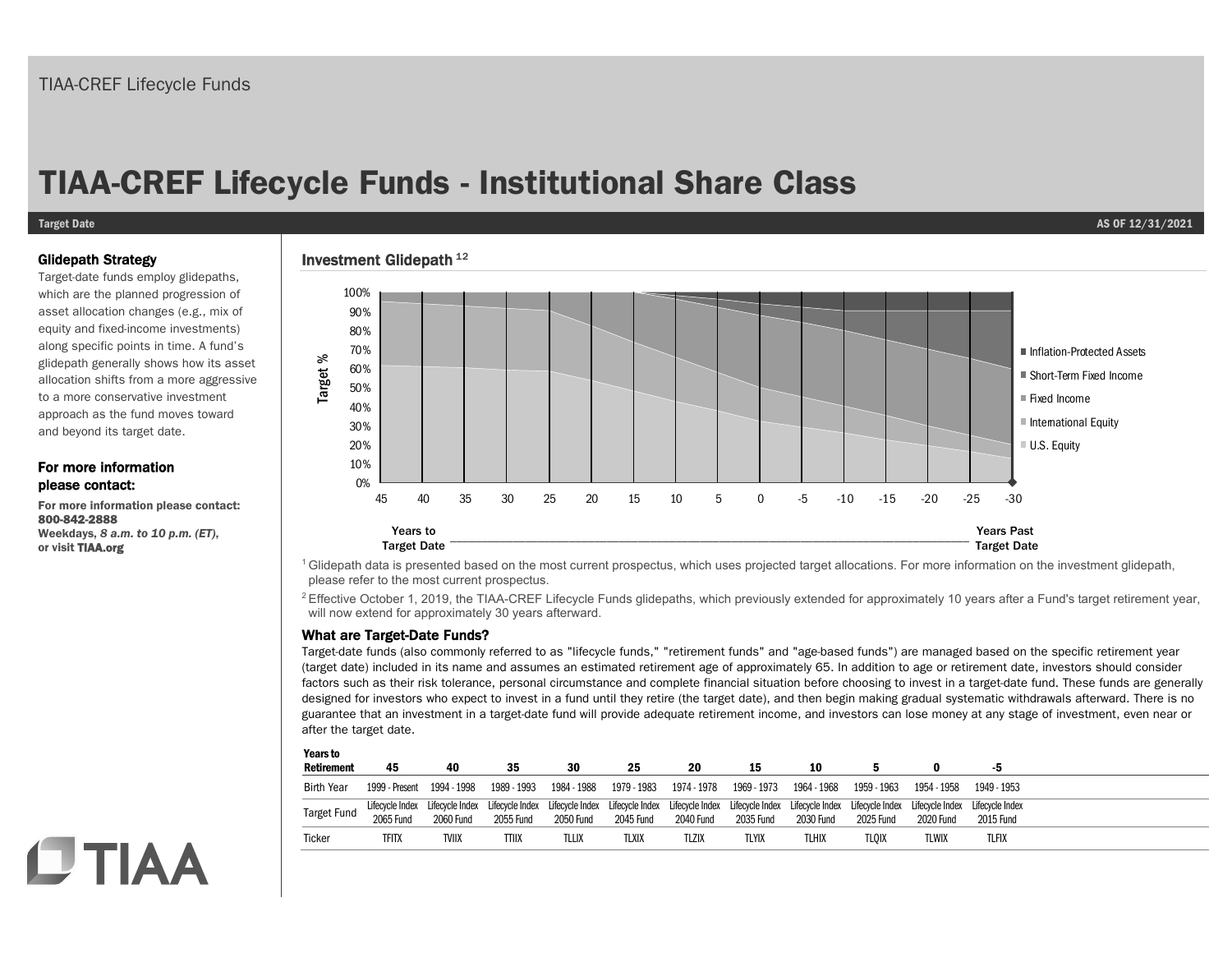#### Investment Objective and Strategy

The Lifecycle Funds seek high total return over time through a combination of capital appreciation and income. Each of the Lifecycle Funds is designed to provide a single diversified portfolio managed with a target retirement date in mind. The target date is the approximate date when investors expect to begin withdrawing money from the funds. The funds' actual allocations may vary up to 10% from the current target allocations. Each of the Lifecycle portfolios invests in several underlying equity, fixed-income and direct real estate funds.

#### Morningstar Rating

The Overall Morningstar Rating for a managed product is derived from a weighted average of the performance figures associated with its three-, five-, and 10-year (if applicable) Morningstar Rating metrics.

#### **Performance**

The returns quoted represent past performance, which is no guarantee of future results. Returns and the principal value of your investment will fluctuate. Current performance may be higher or lower than that shown, and you may have a gain or a loss when you redeem your mutual fund shares. For current performance information, including performance to the most recent month-end, please visit TIAA.org, or call 800-842-2252. Performance may reflect waivers or reimbursements of certain expenses. Absent these waivers or reimbursement arrangements, performance may be lower.

|                                     | Lifecycle Index 2065<br>Fund <sup>1</sup> | Lifecycle Index 2060<br>Fund <sup>1</sup> | Lifecycle Index 2055<br>Fund <sup>1</sup> | Lifecycle Index 2050<br>Fund <sup>1</sup> | Lifecycle Index 2045<br>Fund <sup>1</sup> | Lifecycle Index 2040<br>Fund <sup>1</sup> | <b>Lifecycle Index 2035</b><br>Fund <sup>1</sup> |
|-------------------------------------|-------------------------------------------|-------------------------------------------|-------------------------------------------|-------------------------------------------|-------------------------------------------|-------------------------------------------|--------------------------------------------------|
| <b>Birth Year</b>                   | 1999 - Present                            | 1994 - 1998                               | 1989 - 1993                               | 1984 - 1988                               | 1979 - 1983                               | 1974 - 1978                               | 1969 - 1973                                      |
| <b>Years to Retirement</b>          | 45                                        | 40                                        | 35                                        | 30                                        | 25                                        | 20                                        | 15                                               |
| Ticker                              | <b>TFITX</b>                              | <b>TVIIX</b>                              | <b>TTIIX</b>                              | <b>TLLIX</b>                              | <b>TLXIX</b>                              | <b>TLZIX</b>                              | <b>TLYIX</b>                                     |
| <b>Inception Date</b>               | 09/30/2020                                | 09/26/2014                                | 04/29/2011                                | 09/30/2009                                | 09/30/2009                                | 09/30/2009                                | 09/30/2009                                       |
| <b>Total Returns</b>                |                                           |                                           |                                           |                                           |                                           |                                           |                                                  |
| 3-Month                             | 6.29%                                     | 6.14%                                     | 6.07%                                     | 6.00%                                     | 5.82%                                     | 5.26%                                     | 4.74%                                            |
| <b>YTD</b>                          | 18.08%                                    | 17.64%                                    | 17.39%                                    | 17.14%                                    | 16.65%                                    | 14.89%                                    | 13.21%                                           |
| <b>Average Annual Total Returns</b> |                                           |                                           |                                           |                                           |                                           |                                           |                                                  |
| 1 Year                              | 18.08%                                    | 17.64%                                    | 17.39%                                    | 17.14%                                    | 16.65%                                    | 14.89%                                    | 13.21%                                           |
| 3-Year                              | $\sim$                                    | 20.44%                                    | 20.25%                                    | 20.05%                                    | 19.76%                                    | 18.48%                                    | 17.18%                                           |
| 5-Year                              | $\sim$                                    | 14.61%                                    | 14.47%                                    | 14.35%                                    | 14.14%                                    | 13.40%                                    | 12.49%                                           |
| 10-Year                             |                                           | $\sim$                                    | 12.73%                                    | 12.64%                                    | 12.53%                                    | 12.13%                                    | 11.45%                                           |
| Since Inception                     | 27.21%                                    | 11.40%                                    | 10.84%                                    | 11.63%                                    | 11.53%                                    | 11.21%                                    | 10.68%                                           |
| <b>Expenses</b>                     |                                           |                                           |                                           |                                           |                                           |                                           |                                                  |
| Gross                               | 2.08%                                     | 0.20%                                     | 0.18%                                     | 0.17%                                     | 0.17%                                     | 0.17%                                     | 0.18%                                            |
| Net                                 | 0.10%                                     | 0.10%                                     | 0.10%                                     | 0.10%                                     | 0.10%                                     | 0.10%                                     | 0.10%                                            |
| Waiver/Cap Expires                  | 09/30/2022                                | 09/30/2022                                | 09/30/2022                                | 09/30/2022                                | 09/30/2022                                | 09/30/2022                                | 09/30/2022                                       |
| <b>Morningstar Rating</b>           |                                           |                                           |                                           |                                           |                                           |                                           |                                                  |
| Overall                             | $\sim$                                    | ★★★★★/188                                 | ★★★★★/200                                 | ★★★★★/202                                 | $\star\star\star\star\star$ /200          | $\star\star\star\star\star$ /202          | $\star\star\star\star$ /200                      |
| 3 Years                             |                                           | ★★★★★/188                                 | $\star \star \star \star 1200$            | $\star\star\star\star$ /202               | $\star\star\star\star$ /200               | $\star\star\star\star$ /202               | $\star \star \star /200$                         |
| 5 Years                             | $\sim$                                    | $\star\star\star\star\star$ /139          | ★★★★★/162                                 | ★★★★★/167                                 | $\star\star\star\star\star$ /164          | $\star\star\star\star$ /167               | $\star\star\star\star$ /164                      |
| 10 Years                            |                                           |                                           | ★★★★★/64                                  | ★★★★★/85                                  | ★★★★★/84                                  | ★★★★★/93                                  | ★★★★★/85                                         |
| <b>Morningstar Category</b>         | Target-Date 2060                          | Target-Date 2055                          | Target-Date 2055                          | Target-Date 2050                          | Target-Date 2045                          | Target-Date 2040                          | Target-Date 2035                                 |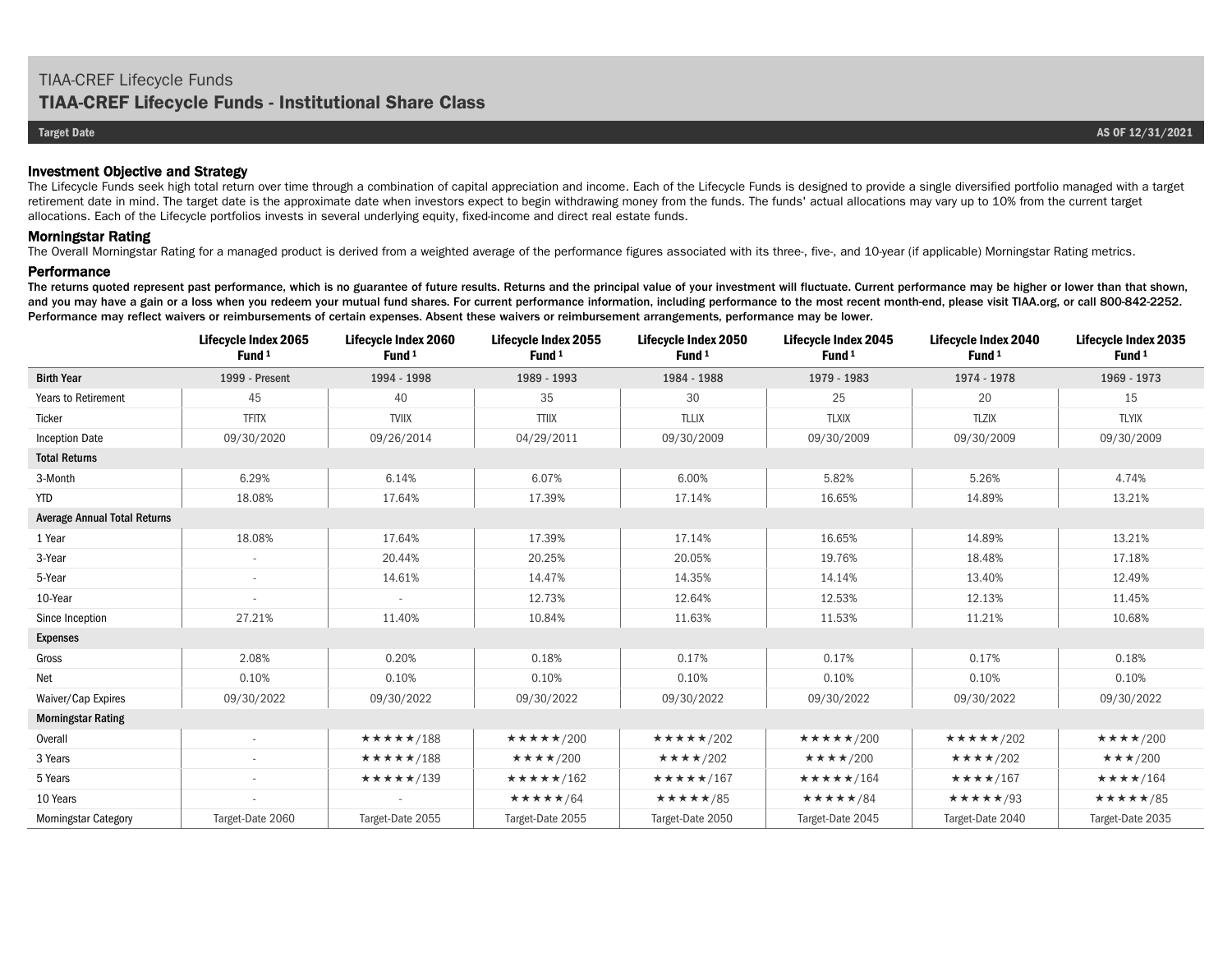# TIAA-CREF Lifecycle Funds

## **TIAA-CREF Lifecycle Funds - Institutional Share Class**

|                                     | Lifecycle Index 2030<br>Fund <sup>1</sup> | Lifecycle Index 2025<br>Fund <sup>1</sup> | Lifecycle Index 2020<br>Fund <sup>1</sup> | <b>Lifecycle Index 2015</b><br>Fund <sup>1</sup> |
|-------------------------------------|-------------------------------------------|-------------------------------------------|-------------------------------------------|--------------------------------------------------|
| <b>Birth Year</b>                   | 1964 - 1968                               | 1959 - 1963                               | 1954 - 1958                               | 1949 - 1953                                      |
| Years to Retirement                 | 10                                        | 5                                         | $\mathbf{0}$                              | $-5$                                             |
| Ticker                              | <b>TLHIX</b>                              | <b>TLQIX</b>                              | <b>TLWIX</b>                              | <b>TLFIX</b>                                     |
| <b>Inception Date</b>               | 09/30/2009                                | 09/30/2009                                | 09/30/2009                                | 09/30/2009                                       |
| <b>Total Returns</b>                |                                           |                                           |                                           |                                                  |
| 3-Month                             | 4.25%                                     | 3.72%                                     | 3.27%                                     | 2.93%                                            |
| <b>YTD</b>                          | 11.67%                                    | 10.14%                                    | 8.75%                                     | 7.85%                                            |
| <b>Average Annual Total Returns</b> |                                           |                                           |                                           |                                                  |
| 1 Year                              | 11.67%                                    | 10.14%                                    | 8.75%                                     | 7.85%                                            |
| 3-Year                              | 15.86%                                    | 14.51%                                    | 13.19%                                    | 12.32%                                           |
| 5-Year                              | 11.57%                                    | 10.61%                                    | 9.67%                                     | 8.99%                                            |
| 10-Year                             | 10.61%                                    | 9.73%                                     | 8.85%                                     | 8.10%                                            |
| Since Inception                     | 10.00%                                    | 9.29%                                     | 8.58%                                     | 7.98%                                            |
| <b>Expenses</b>                     |                                           |                                           |                                           |                                                  |
| Gross                               | 0.18%                                     | 0.19%                                     | 0.19%                                     | 0.20%                                            |
| Net                                 | 0.10%                                     | 0.10%                                     | 0.10%                                     | 0.10%                                            |
| Waiver/Cap Expires                  | 09/30/2022                                | 09/30/2022                                | 09/30/2022                                | 09/30/2022                                       |
| <b>Morningstar Rating</b>           |                                           |                                           |                                           |                                                  |
| Overall                             | ★★★★/202                                  | $\star\star\star\star$ /203               | ★★★★★/160                                 | ★★★★/117                                         |
| 3 Years                             | $\star\star\star\star$ /202               | $\star\star\star\star$ /203               | $\star\star\star\star$ /160               | $\star\star\star\star$ /117                      |
| 5 Years                             | ★★★★/167                                  | ★★★★/167                                  | $\star\star\star\star\star$ /126          | ★★★★★/88                                         |
| 10 Years                            | ★★★★/93                                   | ★★★★/88                                   | ★★★★★/64                                  | $\star\star\star\star/44$                        |
| <b>Morningstar Category</b>         | Target-Date 2030                          | Target-Date 2025                          | Target-Date 2020                          | Target-Date 2015                                 |

<sup>1</sup> Gross and Net annual expenses reflect the percentage of a fund's average net assets used to cover the annual operating expenses of managing the fund, before (gross) and after (net) any waivers or reimbursements to the fund. The net annual fund operating expense reflects a contractual reimbursement of various expenses. Had fees not been waived and/or expenses reimbursed currently or in the past, returns would have been lower. Please see the prospectus for details.

The annual expense charge may include fees for the target-date fund and fees for the underlying funds; in general, target-date funds indirectly bear their pro rata share of the fees and expenses incurred by the underlying funds.

**Target Date AS OF 12/31/2021**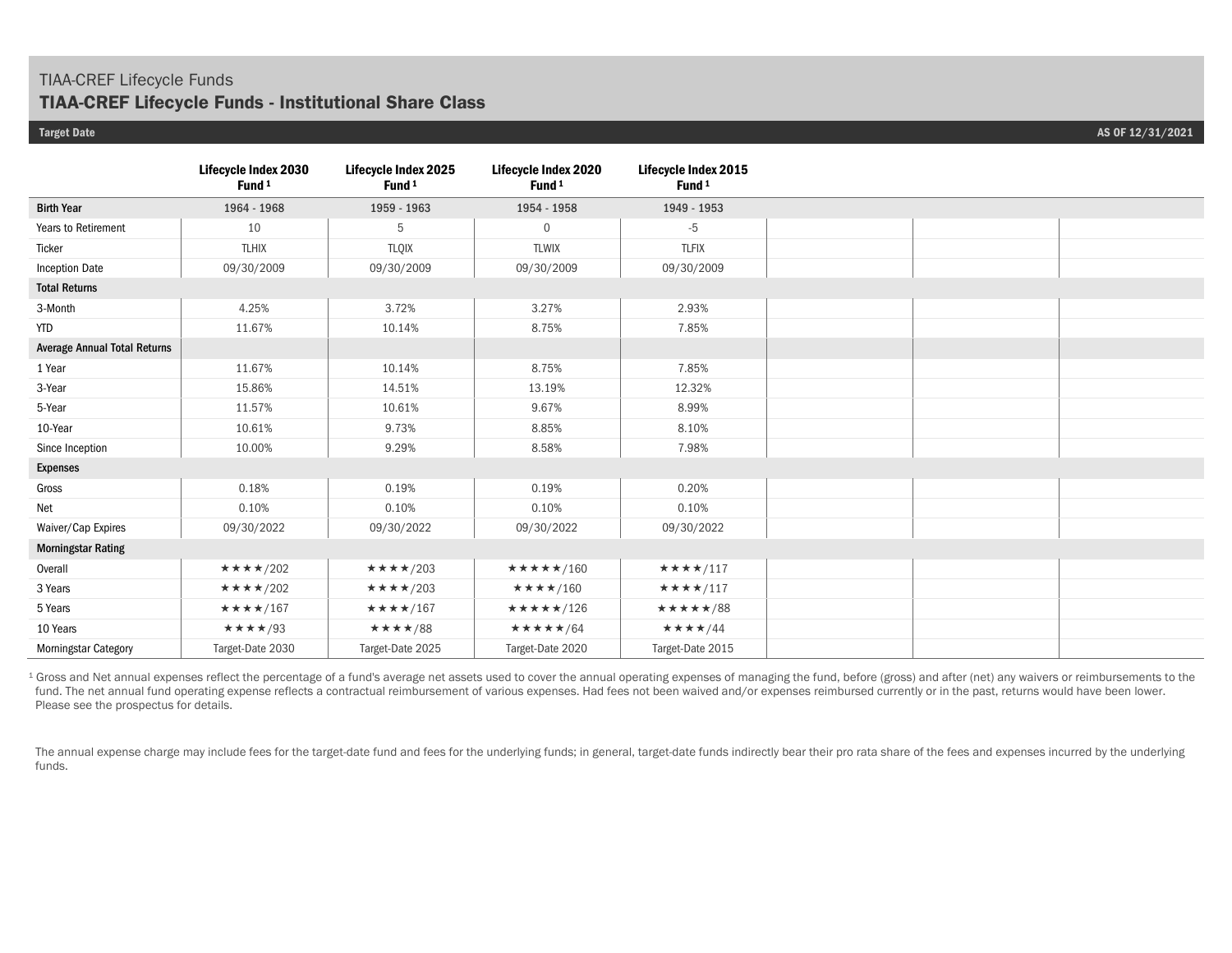#### **Important Information**

This material is for informational or educational purposes only and does not constitute investment advice under ERISA, a securities recommendation under federal securities laws, or an insurance product recommendation under state insurance laws or regulations. This material is intended to provide you with information to help you make informed decisions. You should not view or construe the availability of this information as a suggestion that you take or refrain from taking a particular course of action, as the advice of an impartial fiduciary, as an offer to sell or a solicitation to buy or hold any securities, as a recommendation of any securities transactions or investment strategy involving securities (including account recommendations), a recommendation to rollover or transfer assets to TIAA or a recommendation to purchase an insurance product. In making this information available to you, TIAA assumes that you are capable of evaluating the information and exercising independent judgment. As such, you should consider your other assets, income and investments and you should not rely on the information as the primary basis for making investment or insurance product purchase or contribution decisions. The information that you may derive from this material is for illustrative purposes only and is not individualized or based on your particular needs. This material does not take into account your specific objectives or circumstances, or suggest any specific course of action. Investment, insurance product purchase or contribution decisions should be made based on your own objectives and circumstances. The purpose of this material is not to predict future returns, but to be used as education only. Contact your tax advisor regarding the tax implications. You should read all associated disclosures.

Mutual funds are offered through your plan sponsor's retirement plan, which is recordkept by TIAA. Funds are offered at that day's net asset value (NAV), and the performance is displayed accordingly. Performance at NAV does not reflect sales charges, which are waived through your retirement plan. If included, the sales charges would have reduced the performance quoted.

Investment, insurance and annuity products are not FDIC insured, are not bank guaranteed, are not deposits, are not insured by any federal government agency, are not a condition to any banking service or **activity, and may lose value.**

**TIAA-CREF Individual & Institutional Services, LLC, Member FINRA and SIPC, distributes securities products. You should consider the investment objectives, risks, charges and expenses carefully before investing. Please call 877-518-9161 for a prospectus that contains this and other information. Please read the prospectus carefully before investing.** 

#### **Morningstar Disclosure**

The Morningstar Category classifies a fund based on its investment style as measured by underlying portfolio holdings (portfolio statistics and compositions over the past three years). If the fund is new and has no portfolio, Morningstar estimates where it will fall before assigning a more permanent category. When necessary, Morningstar may change a category assignment based on current information.

The Morningstar Rating™– or "star rating"– is calculated for managed products (including mutual funds, variable annuity and variable life subaccounts, exchange-traded funds, closed-end funds and separate accounts) with at least a three-year history. Exchange-traded funds and open-ended mutual funds are considered a single population for comparative purposes. The rating is calculated based on a Morningstar Risk-Adjusted Return measure that accounts for variation in a managed product's monthly excess performance, placing more emphasis on downward variations and rewarding consistent performance. The top 10% of products in each product category receive 5 stars, the next 22.5% receive 4 stars, the next 35% receive 3 stars, the next 22.5% receive 2 stars, and the bottom 10% receive 1 star. The weights are: 100% threeyear rating for 36-59 months of total returns, 60% five-year rating/40% three-year rating for 60-119 months of total returns, and 50% 10-year rating/30% five-year rating/20% three-year rating for 120 or more months of total returns. While the 10-year overall star rating formula seems to give the most weight to the 10-year period, the most recent three-year period actually has the greatest impact because it is included in all three rating periods. Where applicable, ratings are based on linked performance that considers the differences in expense ratios. The Morningstar Rating™ is for individual share classes only. Other classes may have different performance characteristics.